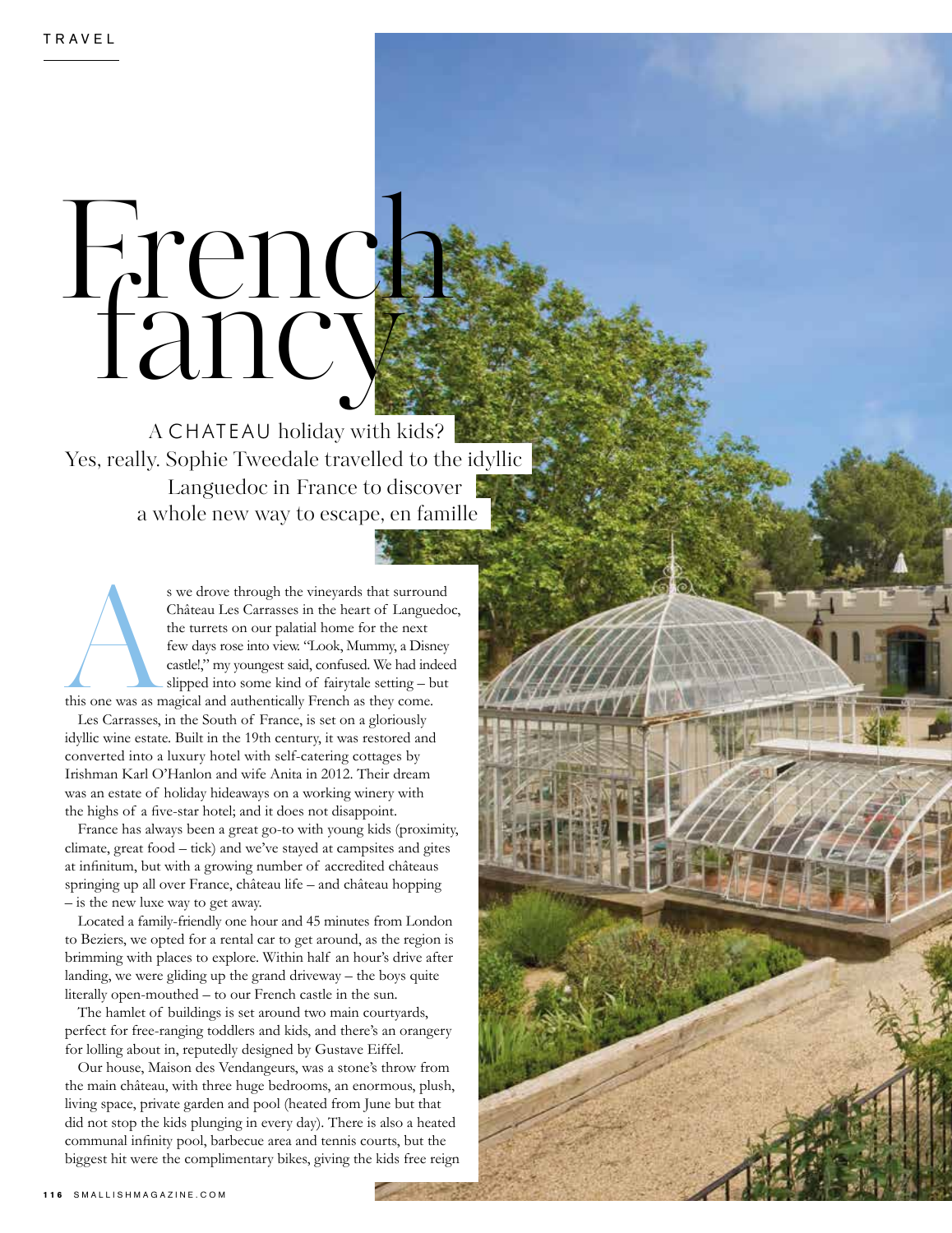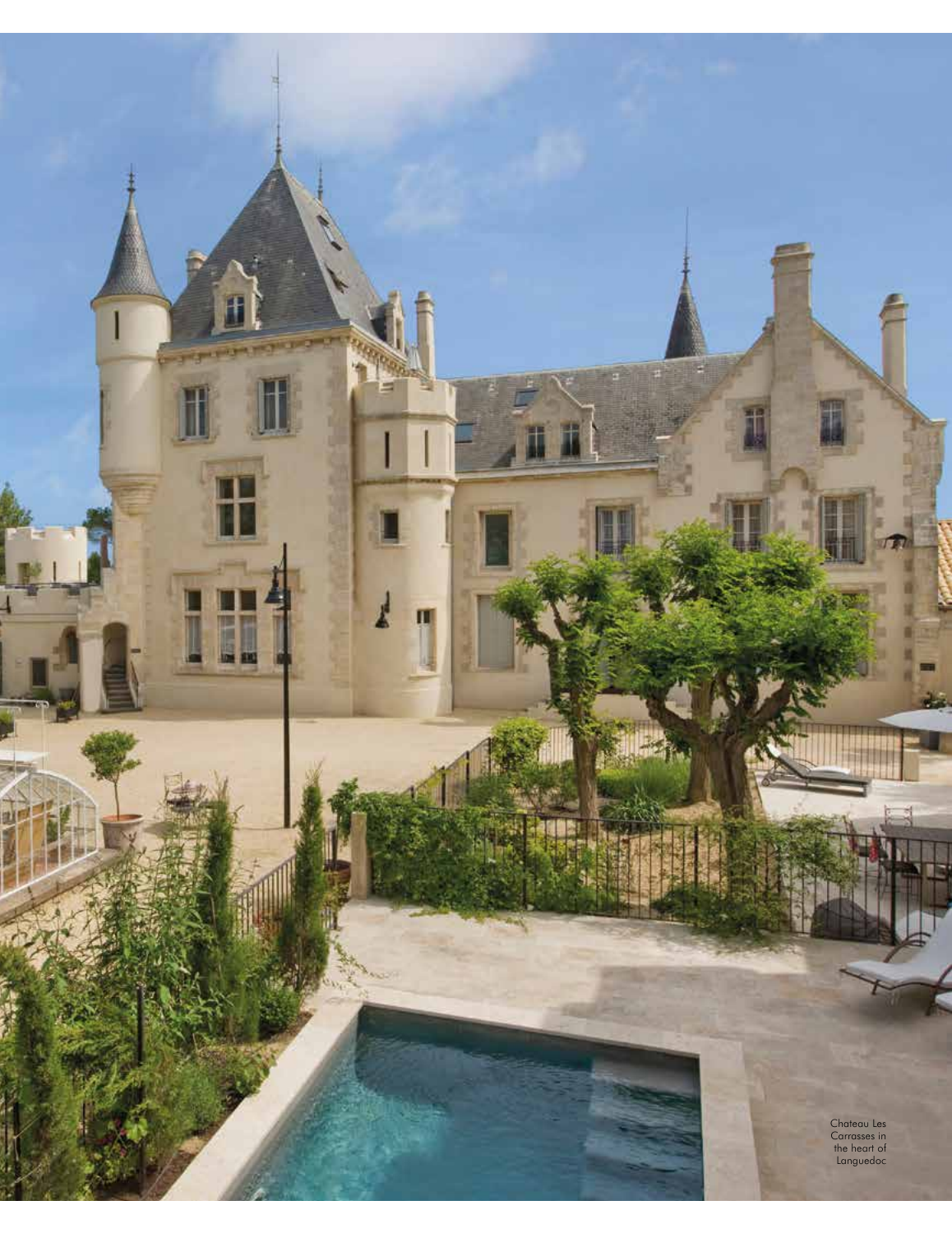

to head off on Bear Grylls-style adventures every morning.

Although we went during the quieter month of April, during July and August there is a kids' club fve days a week, and (hallelujah) babysitters on tap too.

Kids are made to feel so welcome here, even in the restaurant, where there was a brilliant mix of French rustic fare and tapas, enabling you to spend the evenings unwinding with a glass of estate vintage, as the kids run around to live music.

Nearby are top-notch day trips, such as the wine-making villages of Capestang and Quarante, with their sleepy cafes and restaurants, and only 30 minutes away, you can be curling your toes into powdersoft sand on the Mediterranean coast, at Massif de la Clape. In fact, there are miles of stunning, tourist-free Mediterranean beaches here, blissfully poseur-free compared to the neighbouring Cote d'Azur.

The artisan market in the pretty town of Pézenas is a must, and the kids adored visiting the giant citadel at Carcassonne, a turreted, medieval city that is fantastically Harry Potter-esque.

The adrenalin highlight of the stay came at Roquebrun, the perfect place for family biking escapades (all electric thankfully!). We took a tour with Devaltrot down into the gorgeous Languedoc Nature Park in the Orb Valley. It's not called the Mediterranean Garden for nothing; with its acres of lemon trees the views are breathtaking. And despite thinking it would end in A&E (me and them), the kids had the time of their lives

whooping their way along the tracks with our guide, Pascal.

Snail sampling is always de rigueur for any French jaunt I feel (in the vain hope they boys will eat anything then once home) and a stop at the rustic Le Petit Nice here did not disappoint – even our youngest son actually trying and liking the dish.

Our second stay of the trip was at the magnifcent Château St Pierre de Serjac – the most recent offering from the O'Hanlons, opened in 2016 after a stunning  $f$ 20m restoration project. A short drive north of Les Carrasses, it takes fairytale French holidays to another level. Nestled in 200 acres of vineyards, tucked away behind wrought-iron gates, stay in the main château house or one of the 36 self-catering cottages with private terraces and heated pools.

 The feel is super-luxe, in an understated, 1920s Parisian-chic way, with foor-to-ceiling windows, velvet sofas, vintage chandeliers and rustic French dining tables. Our four-bed, three-storey villa even had it's own wine cellar.

The main pool area was stunning too  $-$  a heated infinity pool

overlooking miles of fragrant groves. And a pool bar service that serves drinks and snacks to your sun lounger. Once again, the kids were made to feel incredibly welcome, a fact we loved. We hardly saw them as they pedalled off on the easy circuits that criss-cross the estate, and the boules and tennis courts were a hit too.

To be honest, we had to drag ourselves away from the free-standing roll-top baths with a view,